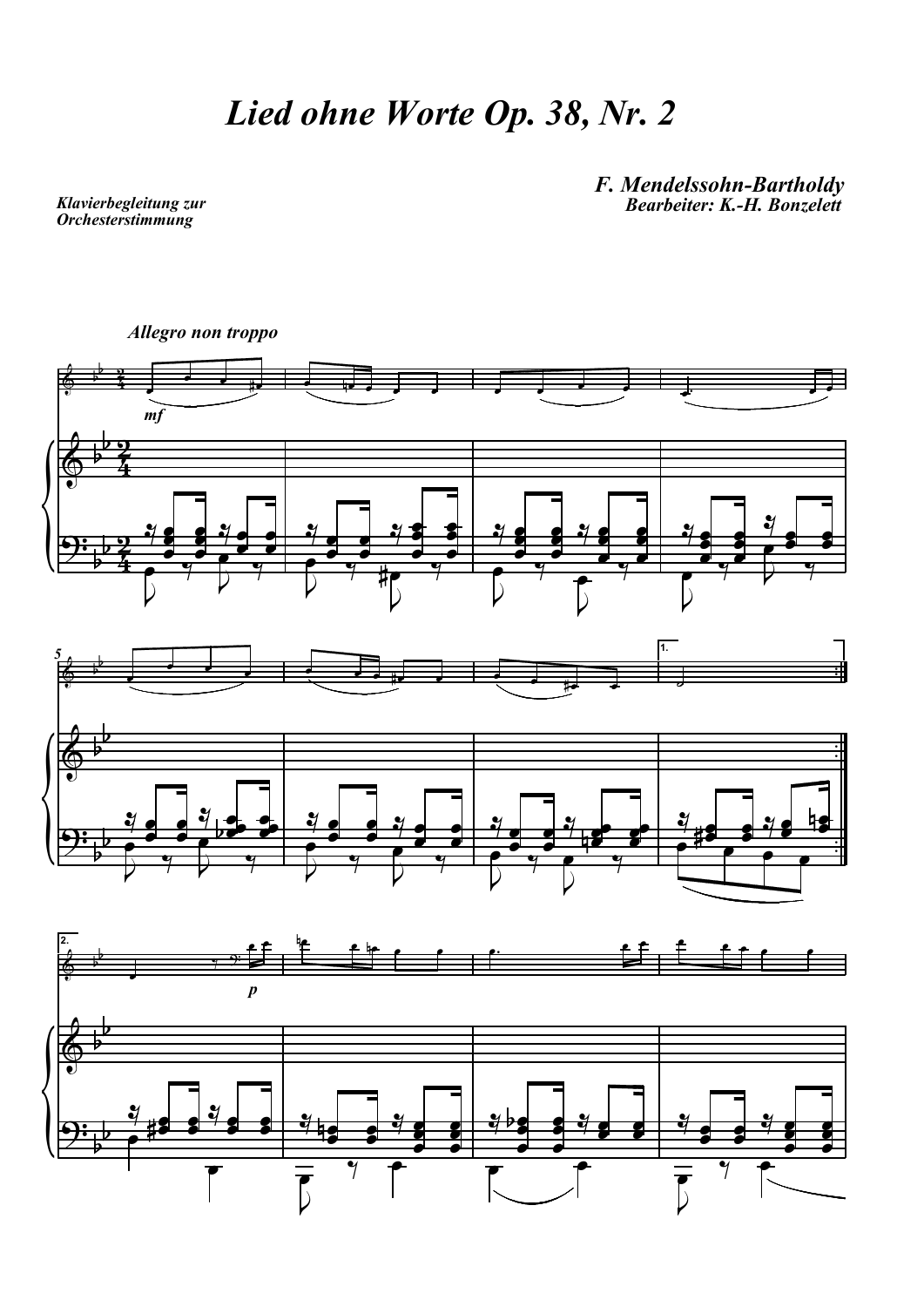

2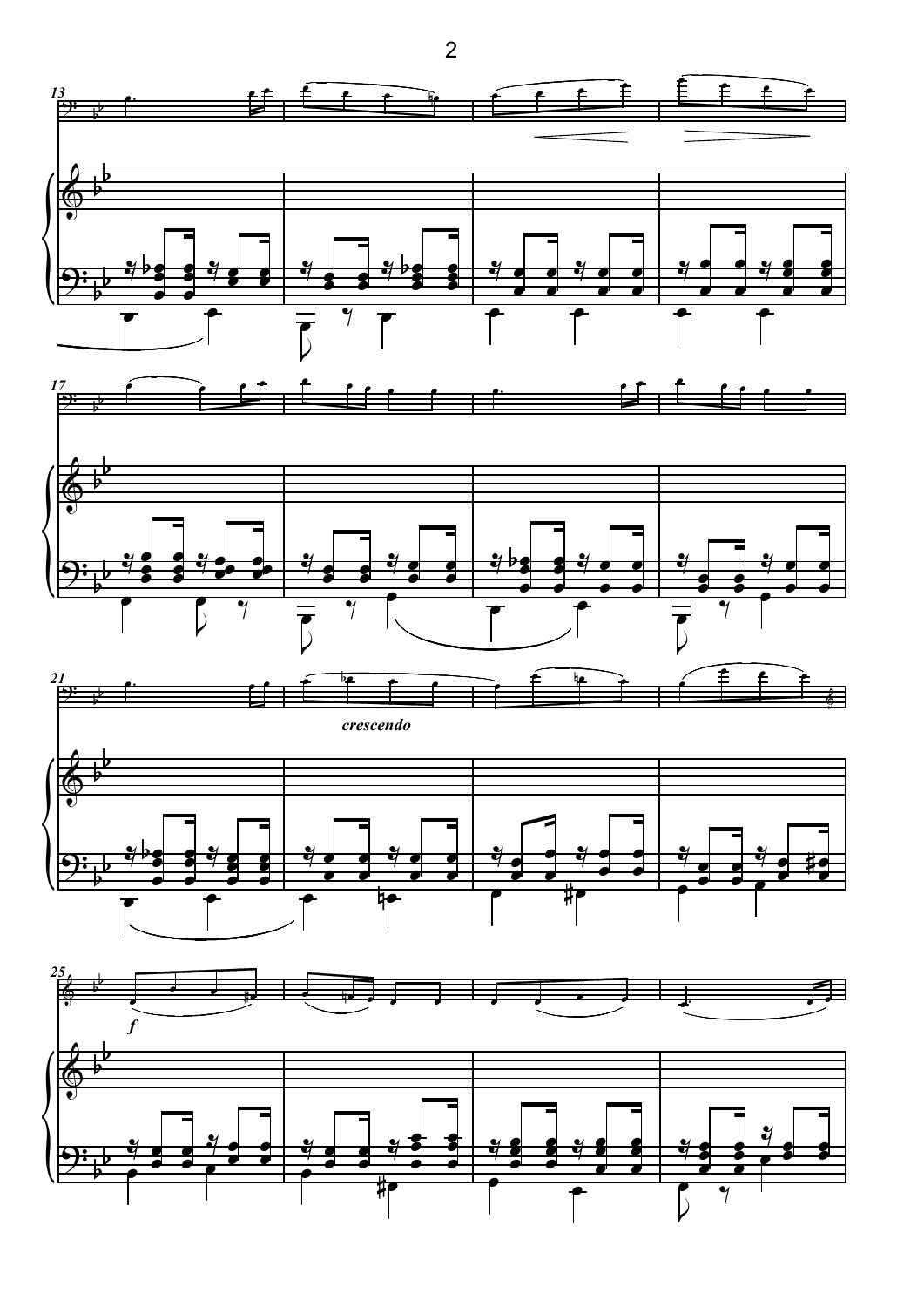







3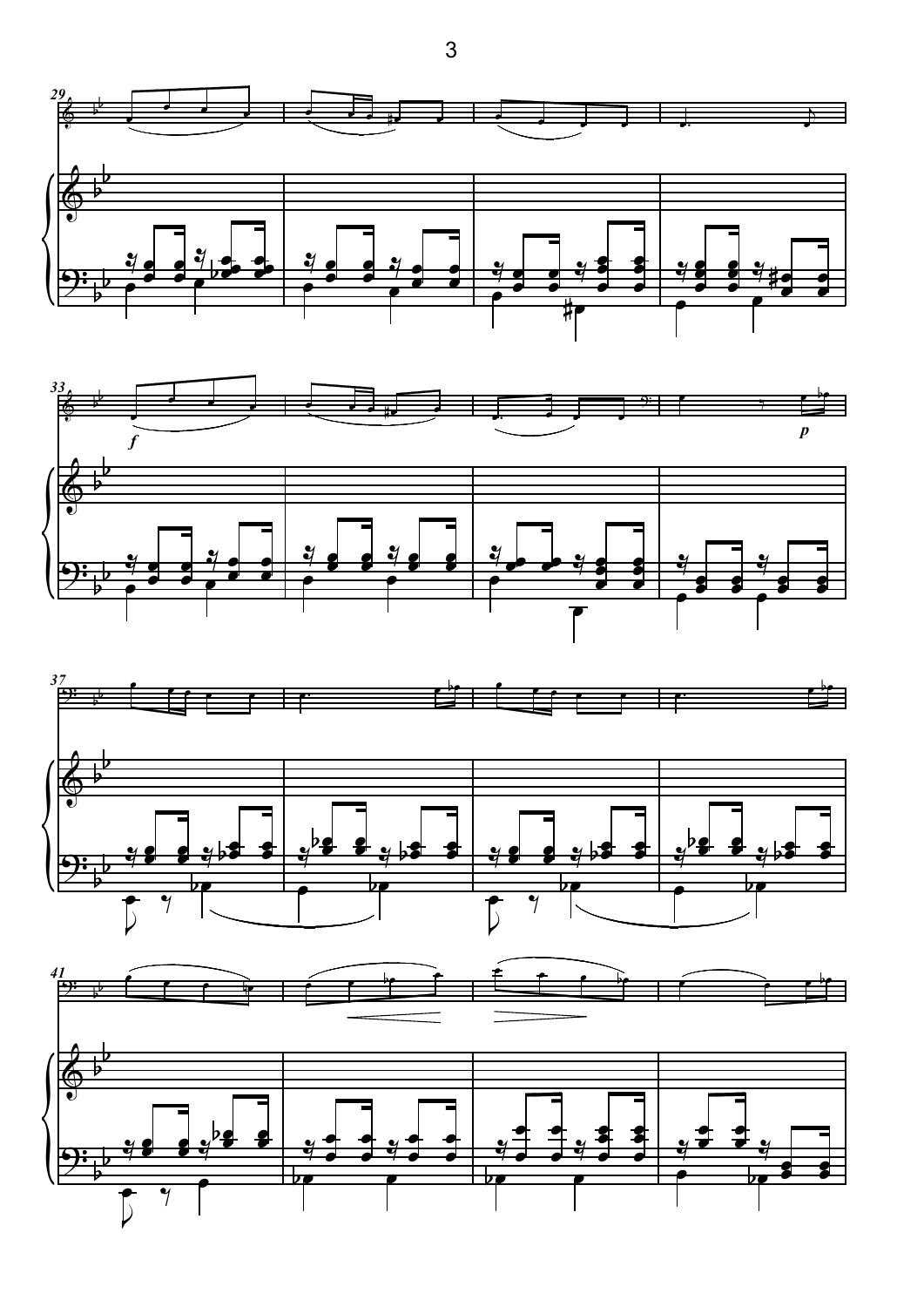